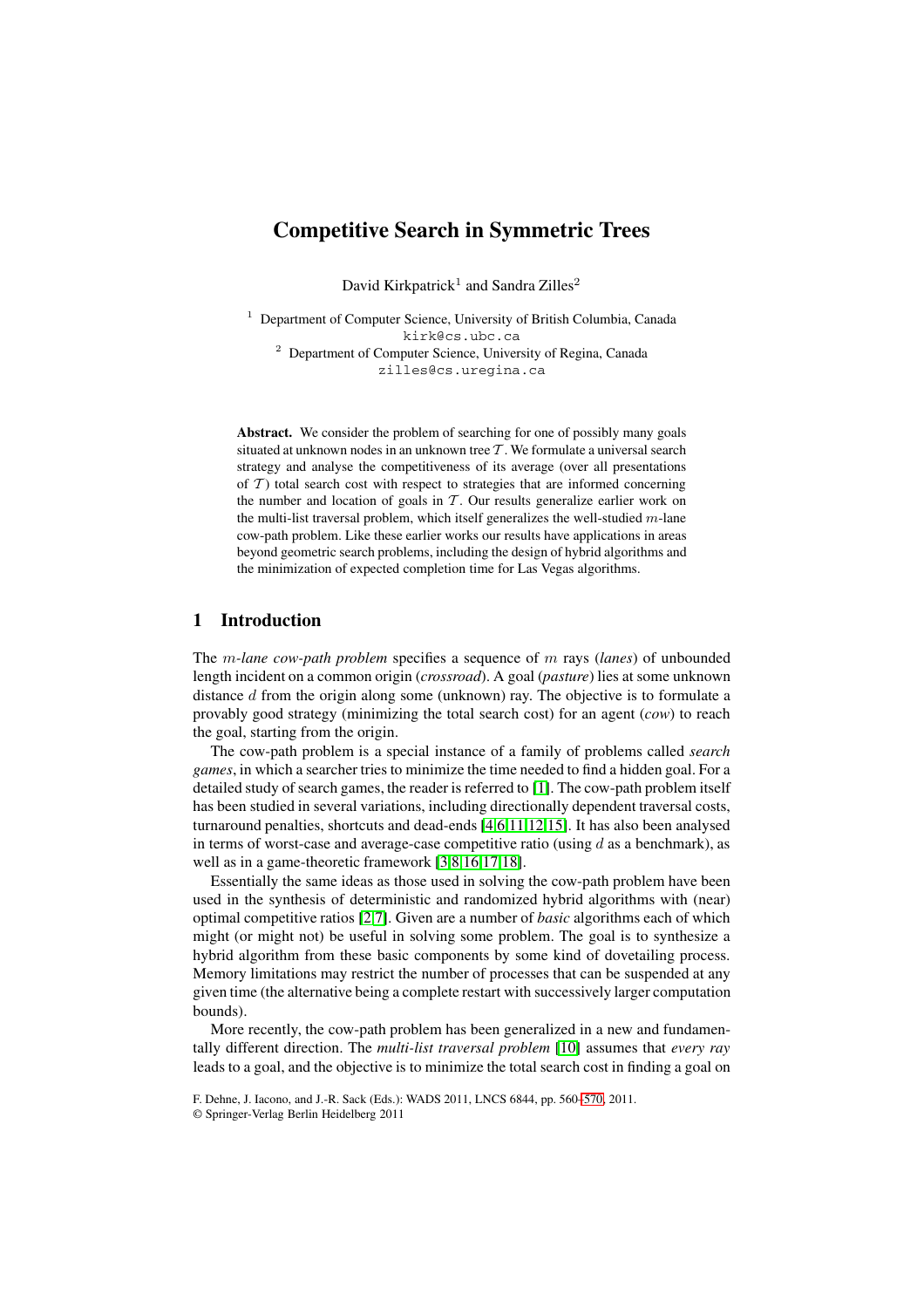at least one path. (Conventional one-goal cow-path problems correspond to the special case in which all goals but one are located arbitrarily far from the origin). Essentially the same problem has been studied by McGregor *et al.* [\[14\]](#page-10-7) as an "oil searching problem", where the objective is to maximize the number of goals (wells) discovered for a specified budget. Even earlier, similar results were presented by Luby *et al.* [\[13\]](#page-10-8) for the problem of minimizing the expected execution time of Las Vegas algorithms (viewed as an infinite sequence of deterministic algorithms with unknown completion times.)

The m-lane cow paths problem, the multi-list traversal problem, and its variants can all be thought of as search-with-backtracking problems, in which backtracking always brings the algorithm back to the origin of search, from where a new path can be chosen or search in a previously visited path can be resumed. In many real-world search problems, it is often the case that part of the search effort invested into one search path eases the search along another path. Backtracking would then allow the search algorithm to return to a fork part-way along the current path and to search along a new path branching from the current one (without repeating the search effort to reach the fork from the origin). The simplest search domain allowing this kind of backtracking is a tree.

Motivated by the desire to understand the limitations of oblivious backtracking algorithms, we consider a generalization of the multi-list traversal problem in which the search domain is an unknown unbounded fully-symmetric tree  $T$  with goals at one or more nodes. Fleischer *et al.* [\[5\]](#page-9-8) considered search problems on trees as part of a more general study of algorithms that minimize the optimal search ratio: essentially the worst case ratio of the cost of finding a goal in a search domain to the length of the shortest path to that goal. For our competitive analysis we compare uninformed algorithms to those that know  $T$ , including the locations of all goals, but not the specific presentation of T (i.e. the ordering of the children at each of its internal nodes). In fact, McGregor *et al.* [\[14\]](#page-10-7) already introduced a generalization of their oil-searching problem to symmetric trees in an appendix to their paper. Unfortunately, their algorithm exhibits a rather poor competitive ratio for general symmetric trees, motivating a more in-depth treatment of the symmetric tree search problem. Note that while it is possible to study backtracking in asymmetric trees (or more general graphs), it is natural to restrict attention to search domains in which all search paths are equivalent up to relabeling: as McGregor *et al.* [\[14\]](#page-10-7) point out, asymmetries serve to amplify the knowledge (concerning goal locations) of informed algorithms, making competitive analysis simultaneously more difficult and less meaningful.

### **1.1 Symmetric Tree Traversal**

In many respects our treatment of search in symmetric trees parallels and generalizes earlier work on the multi-list search problem. Where previously an algorithm would be evaluated with respect to possible input presentations ranging over *all possible permutations of a multi-set of list lengths*, we are now interested in inputs that correspond to presentations of some fixed symmetric tree. Thus an *instance* of our *symmetric tree traversal problem* is an unbounded rooted unordered fully-symmetric<sup>[1](#page-1-0)</sup> tree  $T$ , one or more nodes of which are distinguished as *goal* nodes, called *goals*for short. We assume,

<span id="page-1-0"></span><sup>&</sup>lt;sup>1</sup> All nodes at the same level  $\ell$  have the same number of children  $d_{\ell}$ .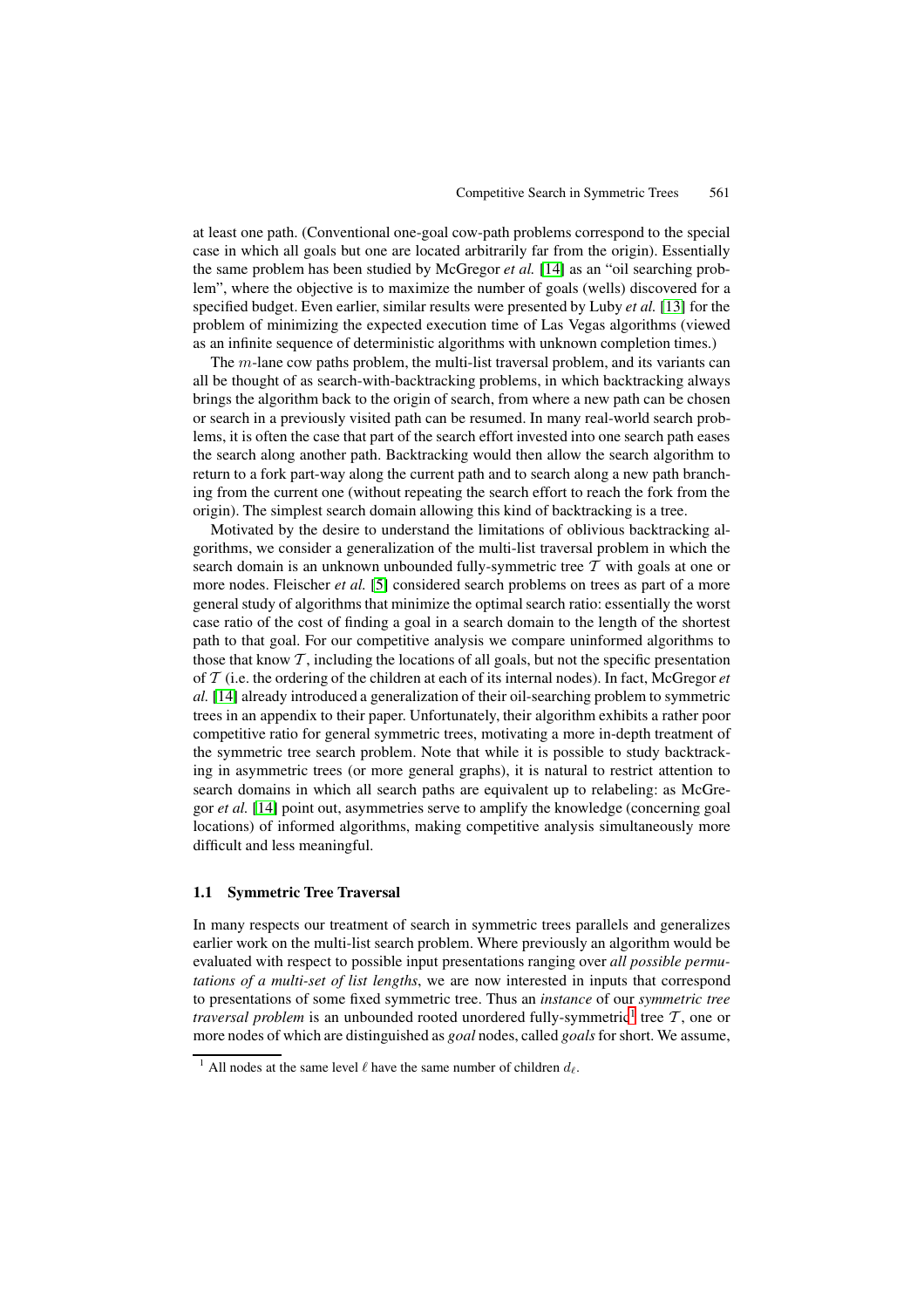without loss of generality, that the path from the root to any goal does not contain any other goal. We denote by  $\Pi(\mathcal{T})$  the set of all *presentations* of the problem instance  $\mathcal{T}$ . Each such presentation is an ordering of T, i.e. for each internal node x of T, a bijection from the set  $\{1, \ldots, d_x\}$  to the edges joining x to the  $d_x$  children of x. In this way, every presentation of  $T$  assigns to every node x, and in particular every goal, in  $T$  a labeled path from the root to  $x$ . We interpret the concatenation of labels on this path as the *index* of  $x$  in the given presentation.

We assume that in general algorithms take an arbitrary presentation  $\pi$  of  $\mathcal T$  as input, and know nothing about the number or location of goals in  $T$ . Algorithms proceed in a stepwise fashion. In the first step the root node is explored, and in every subsequent step a specified child of some previously explored node is explored, continuing until some goal node is reached. We denote by search  $\text{cost}(\mathcal{A}, \pi)$  the total search cost (number of explored nodes) of algorithm  $A$  on input presentation  $\pi$ <sup>[2](#page-2-0)</sup>. We analyse this search cost of algorithms (both deterministic and randomized) for specific problem instances  $\mathcal T$  in both the worst and average cases (over all presentations of  $T$ ). For worst-case behaviour we can think of an adversary choosing the least favorable presentation of  $T$ , knowing the search strategy of the algorithm. We view randomized (Las Vegas) algorithms as probability distributions over deterministic algorithms; in this case we are interested in *expected* search cost.

For the purpose of competitive analysis we contrast general *uninformed* algorithms with several *informed* variants that are only required to behave correctly on problem instances that satisfy certain constraints on the number or location of the goals. A *instance-informed* algorithm knows the problem instance, i.e. the location of goals in T , but not their index in the given input presentation. A *level-count-informed* algorithm knows the number of goals at each level of T , but not their location. A *cost-informed* algorithm knows an upper bound on the worst-case search cost that is realizable by the best instance-informed algorithm for the given instance.

We start by restricting our attention to the case where  $\mathcal T$  is a full binary tree (i.e.  $d_{\ell} = 2$ , at every level). Section 2 considers the situation where all goals are known to lie on one fixed level of  $T$ , and results are developed for both the full search cost as well as the search cost restricted to the goal level. These results are extended, in Section 3, to the general situation where goals may appear on multiple levels. Finally, the restriction to binary trees is relaxed in Section 4. (Most of the proofs in this last section are most easily understood as elaborations of the proofs of corresponding results for binary trees; full details of these proofs are presented in [\[19\]](#page-10-9).)

In general, our oblivious search algorithms not only significantly improve the search bounds provided by the tree-searching algorithm of McGregor *et al.* [\[14\]](#page-10-7), but they also are arguably close to optimal in the competitive ratio of their search cost with that of non-oblivious counterparts. For example, for binary trees with  $k$  goals on one fixed level  $h$ , our algorithm guarantees an average search cost that is within a factor  $h$  of that achievable by any algorithm that is only required to perform efficiently on presentations of one fixed tree. In the same situation, the strategy proposed in [\[14\]](#page-10-7) is only claimed to

<span id="page-2-0"></span><sup>2</sup> Our results apply equally well when the cost of backtracking is taken into account, *i.e.*, when the search cost includes the cost of re-visiting nodes.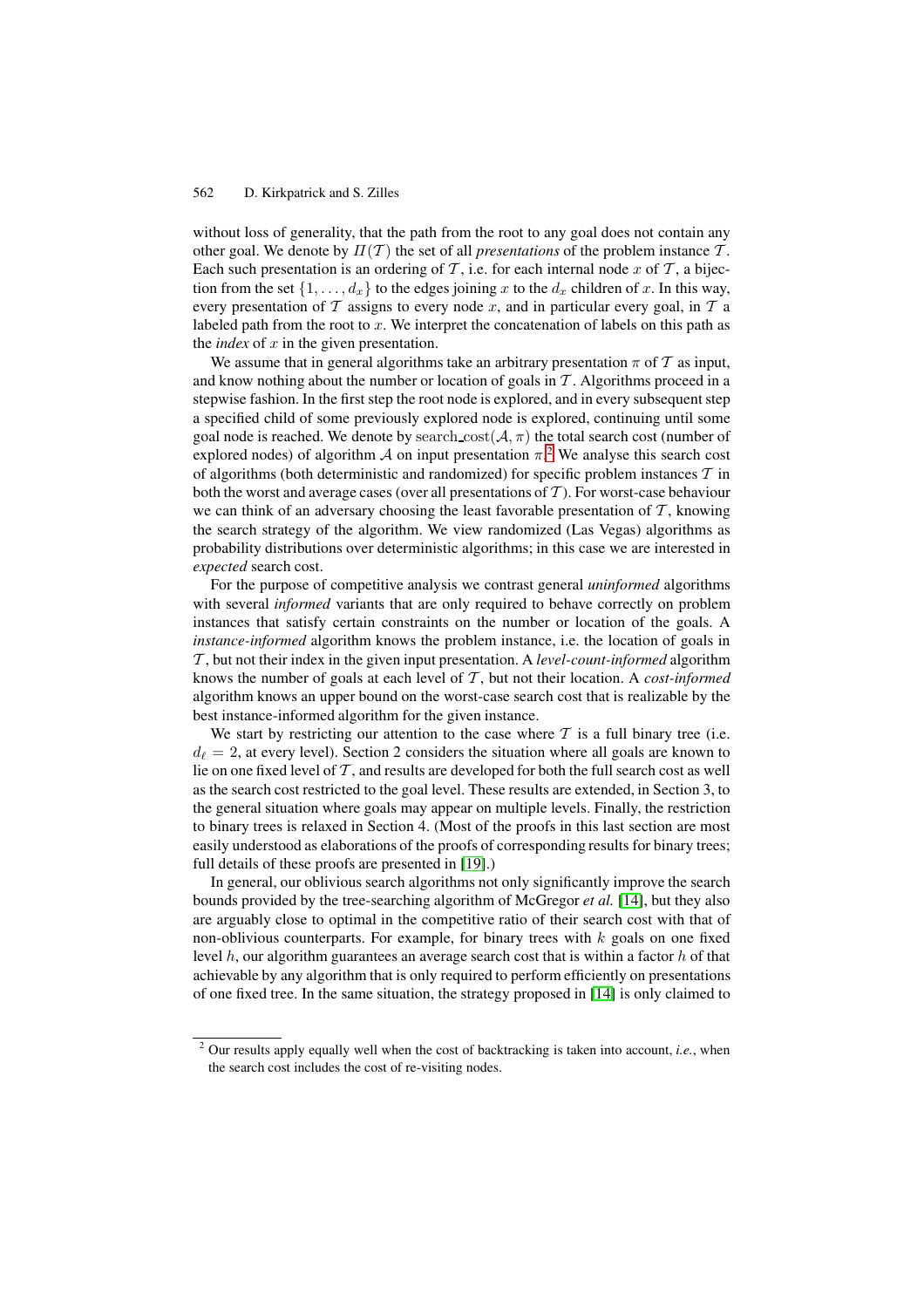have a corresponding competitive ratio which is bounded by the square of the number of nodes in the tree!

## **2 The Case Where All Goals Are Known to Lie at the Same Level**

In the multi-list traversal problem the best uninformed strategy employs a non-uniform interleaving (dubbed "hyperbolic dovetailing" in [\[10\]](#page-10-6)) of strategies each of which searches all lists uniformly to some fixed depth. Motivated by that, we first consider the case where all goals are known to lie at some fixed level  $h$ . In this case, it does not make any sense for an algorithm to explore paths in  $T$  to a level more or less than h. Therefore we initially consider  $T$  to be truncated at level h and count just the number of *probes* an algorithm makes of nodes at the leaf level h, ignoring the cost associated with reaching those nodes. In this restricted setting, a level-count-informed algorithm knows the number k of goals at level h in  $T$ , but not their location. We denote by probe  $\text{cost}(\mathcal{A}, \pi)$  the total number of nodes on level h explored by algorithm  $\mathcal A$  on input presentation  $\pi$ .

Since every presentation of the full binary tree  $T$  of height  $h$  fixes, for each of its  $2<sup>h</sup> - 1$  internal nodes x, one of two possible labelings on the pair of edges leading to the children of  $x$ , we have the following:

<span id="page-3-1"></span>**Observation 1.** *If*  $T$  *is a full binary tree of height h then*  $|T(T)| = 2^{2^h - 1}$ *.* 

### **2.1 Worst-Case Probe Cost**

It is clear that an arbitrary uninformed probing algorithm will never need to make more than  $2^h - k + 1$  probes at level h, when faced with a problem instance T with exactly  $k$  goals at level h. On the other hand, an adversary can force this many probes by any fixed (even count-informed) algorithm by choosing a suitable problem instance  $T$  with exactly k goals at level h and a suitable presentation  $\pi \in \Pi(\mathcal{T})$ . Thus,

**Observation 2.** *For every deterministic level-count-informed algorithm* A*, there exists a problem instance* T *with exactly* k *goals at level* h *such that*  $\max_{\pi \in \Pi(\mathcal{T})}$  probe cost $(\mathcal{A}, \pi) = 2^h - k + 1$ .

As we observe next, fully informed probing algorithms can, at least for some problem instances, have significantly lower worst-case probe cost. In the next section, we show that similar reductions are always achievable if we measure instead the average or expected probe cost.

<span id="page-3-0"></span>**Observation 3.** *There exists a deterministic instance-informed algorithm* A *and, for every*  $j \geq 0$ , *a problem instance*  $T_j$  *with exactly*  $2^j$  *goals at level* h, *such that*  $\max_{\pi \in \Pi(\mathcal{T}_i)} \text{probe-cost}(\mathcal{A}, \pi) \leq 2^{h-j}.$ 

*Proof.* If tree  $\mathcal{T}_i$  has goals at all  $2^j$  leaves of some subtree rooted at an internal node at level  $h - j$ , then it suffices to probe one leaf in each of the  $2^{h-j}$  subtrees rooted at level  $h - j$ , in any presentation of  $\mathcal{T}_i$ . As a second example, if  $\mathcal{T}_i$  has one goal in each of its  $2<sup>j</sup>$  subtrees rooted at internal nodes at level j, it suffices to explore all  $2<sup>h-j</sup>$  leaves in any one of these subtrees, in any presentation of  $\mathcal{T}_i$ .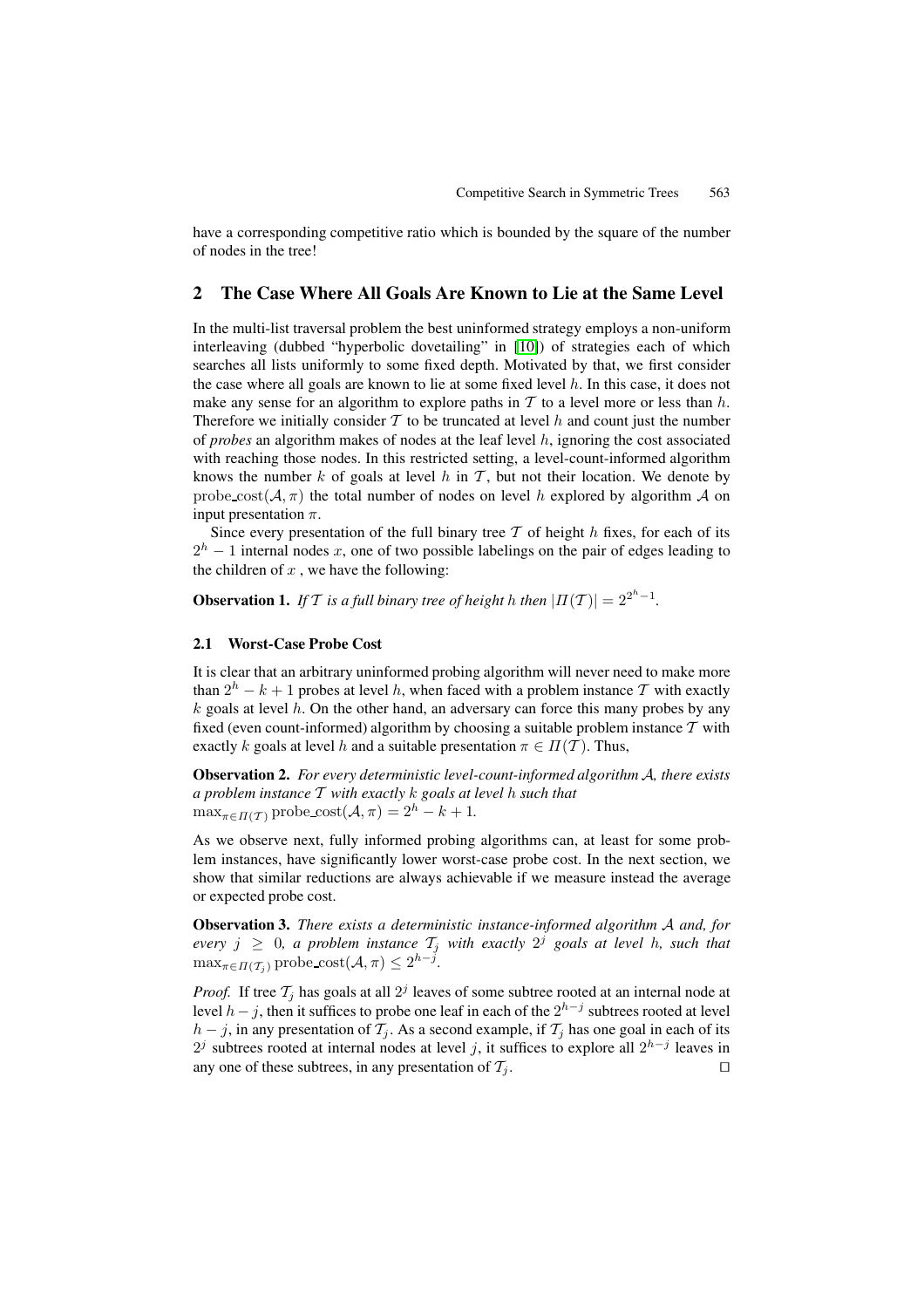It follows from Theorem [4](#page-4-0) below that instances like  $\mathcal{T}_j$  above are the *least* complex, in terms of their worst-case probe cost, for fully informed algorithms. As Theorem [5](#page-4-1) and its corollary demonstrate, the *most* complex such instances have a significantly higher worst-case probe cost.

<span id="page-4-0"></span>**Theorem 4.** *For every deterministic instance-informed algorithm* A*, and every problem instance* T *with exactly* k *goals at level* h*,*  $\max_{\pi \in \Pi(\mathcal{T})}$  probe  $\text{cost}(\mathcal{A}, \pi) \geq 2^h/k$ .

*Proof.* For any node  $x$  in  $\mathcal T$  and any index  $i$  of a fixed probe location at level  $h$ ,  $x$  is assigned index i in exactly  $\frac{2^{2h}-1}{2h}$  presentations of T, since any presentation that maps x to a fixed probe location fixes the labels associated with the  $h$  edges on the path to that goal, and only those edges. Thus, for any i, there are exactly  $k \frac{2^{2^{h}-1}}{2^h}$  presentations that assign one of k goals to the probe with location index i. It follows that any deterministic algorithm that uses fewer than  $\frac{2^h}{k}$  probes at level h fails to detect a goal for at least one presentation of  $T$ .

<span id="page-4-1"></span>**Theorem 5.** *For any*  $r$ ,  $0 \le r \le h$ , there exists a problem instance  $T_{r,h}$  with  $k = \sum_{j=r}^{h} {h \choose j}$  goals at level h, such that for every deterministic instance-informed algo*rithm*  $\mathcal{A}$ ,  $\max_{\pi \in \Pi(\mathcal{T}_{r,h})}$  probe\_cost $(\mathcal{A}, \pi) \geq 2^r$ .

*Proof.* (Sketch) The tree  $\mathcal{T}_{r,h}$  is defined recursively for  $0 \leq r \leq h$ : (i)  $\mathcal{T}_{0,h}$  is the complete tree with  $2^h$  leaves, all of which are goals; (ii)  $\mathcal{T}_{h,h}$  is the complete tree with  $2<sup>h</sup>$  leaves, exactly one of which is a goal; and (iii)  $T<sub>r,h</sub>$  is the complete tree whose root has subtrees  $T_{r,h-1}$  and  $T_{r-1,h-1}$ , when  $0 < r < h$ .

One can show, by induction on r and h, that (i)  $\mathcal{T}_{r,h}$  has  $k = \sum_{j=r}^{h} {h \choose j}$  goals at level h and (ii) for any set of fewer than  $2<sup>r</sup>$  probes in  $T_{r,h}$  there is a presentation of  $T_{r,h}$  for which no probe detects a goal. (See  $[19]$  for details.)

#### <span id="page-4-4"></span>**2.2 Average and Expected-Case Probe Cost**

<span id="page-4-2"></span>Theorem [4](#page-4-0) extends to average case behaviour of fully informed algorithms:

**Theorem 6.** *For every deterministic instance-informed algorithm* A*, and every problem instance* T *with exactly* k *goals at level* h*,*  $\arg_{\pi \in \Pi(\mathcal{T})}$ probe\_cost $(\mathcal{A}, \pi) \geq 2^{h-2}/k$ .

*Proof.* As shown in the proof of Theorem [4,](#page-4-0) for any i, there are exactly  $k \frac{2^{2^{h}-1}}{2^h}$  presentations that assign one of  $k$  goals to the location index  $i$ . Thus, any deterministic algorithm using fewer than  $\frac{2^{h-1}}{k}$  probes at level h fails to detect a goal in at least half of the presentations of T. Hence every deterministic algorithm uses at least  $\frac{2^{h-1}}{k}$  probes at level  $h$  on at least half of its input presentations.

<span id="page-4-3"></span>Theorem [6](#page-4-2) can be strengthened to apply to the expected case behaviour of randomized instance-informed algorithms **A**, by viewing A as a probability distribution over deterministic algorithms in the standard way (see [\[19\]](#page-10-9) for details).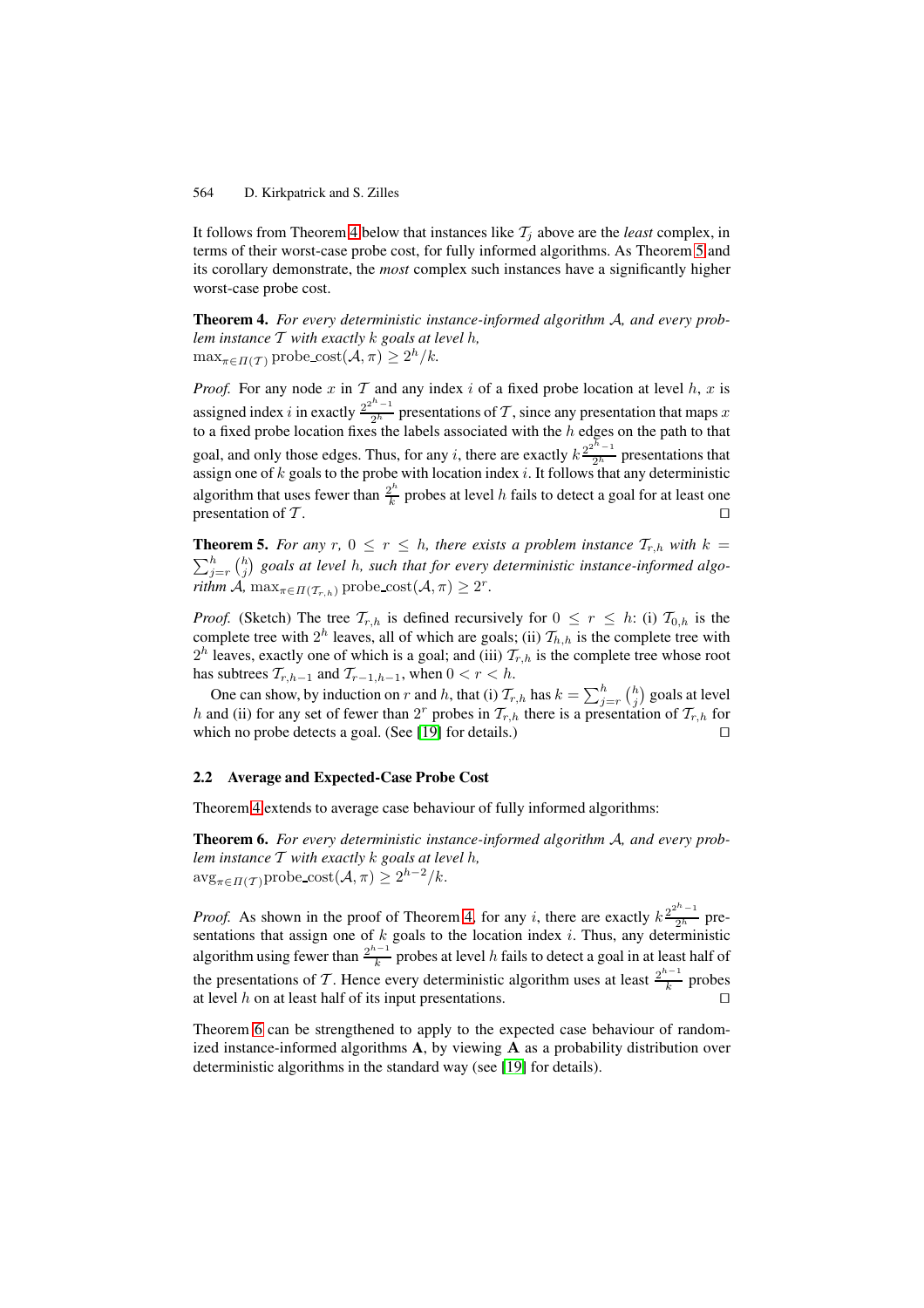**Theorem 7.** *For every randomized instance-informed algorithm* A*, and every problem instance* T *with exactly* k *goals at level* h*,*  $\arg_{\pi \in \Pi(\mathcal{T})} E[\text{probe\_cost}(\mathbf{A}, \pi)] \geq 2^{h-2}/k.$ 

The following theorem, whose proof embodies the central idea of our general oblivious tree-searching strategy, shows that the lower bound of Theorem [6](#page-4-2) is realizable to within a constant factor, even by an uninformed algorithm.

<span id="page-5-0"></span>**Theorem 8.** *There is a deterministic uninformed algorithm*  $A_0$  *such that, for every problem instance* T *with exactly* k *goals at level* h*,*  $\arg_{\pi \in \Pi(\mathcal{T})}$ probe\_cost $(\mathcal{A}_0, \pi) \leq 2^{h+2}/k$ .

*Proof.* For any  $r, 0 \le r \le h$ , we can interpret an arbitrary presentation of T as a *bottom* tree  $T'$ , consisting of all nodes of T at level at most r, together with  $2^r$  *top* trees, each with  $2^{h-r}$  leaves.

The algorithm  $A_0$  proceeds in rounds: at the completion of round  $r \geq 0$ , exactly one leaf in each of the  $2<sup>r</sup>$  trees rooted at nodes on level r has been probed. The algorithm terminates if a goal is discovered in at least one of its probe locations. The total number of probes in round r is just  $2^r - 2^{r-1} = 2^{r-1}$ .

We count the fraction  $\Phi_r$  of presentations of T for which algorithm  $\mathcal{A}_0$  terminates by the end of round r. Each goal resides in one of the 2<sup>r</sup> top trees with  $2^{h-r}$  leaves, and coincides with the probed leaf in that tree in exactly  $\frac{1}{2^{h-r}}$  of the presentations of that top tree. Thus each individual goal is probed in  $\frac{1}{2^{h-r}}$  of the presentations of T, by the end of round r.

Of course, some presentations map two or more goals to probe positions. So to count  $\Phi_r$  we number the goals arbitrarily and, for  $1 \leq i \leq k$ , we count, among the presentations of T that map none of the first  $i - 1$  goals to a probe position, the fraction  $f_i$  that map the *i*-th goal to a probe position. Clearly,  $\Phi_r = \sum_{1 \leq i \leq k} f_i \cdot [\prod_{1 \leq j < i} (1 - f_j)].$ Furthermore,  $f_i \ge \frac{1}{2^{h-r}}$ , where equality holds just when none of the first  $i-1$  goals occupy the same top tree as the  $i$ -th goal.

If we define  $F_x = \sum_{x \le i \le k} f_i \cdot \prod_{x \le j < i} (1 - f_j)$ , for  $1 \le x \le k$ , then  $F_k = f_k$  and, for  $1 \leq x < k$ ,  $F_x = f_x + (1 - f_x)F_{x+1}$ . It is straightforward to confirm by induction that  $F_x \ge 1 - (1 - \frac{1}{2^{h-r}})^{k-x+1}$ . Thus  $\Phi_r = F_1 \ge 1 - (1 - \frac{1}{2^{h-r}})^k > 1 - (\frac{1}{e})^{k/2^{h-r}}$ .

Now if  $2^{h-j} \le k < 2^{h+1-j}$ , then at most  $(\frac{1}{e})^{k/2^{h-j-i}} \le (\frac{1}{e})^{2^i}$  of the presentations of T have not terminated after  $r = j + i$  rounds. Hence the average, over all presentations of T, of the number of probes of algorithm  $A_0$  is at most

$$
2^{j} + \sum_{i \ge 1} (2^{j+i-1} \left(\frac{1}{e}\right)^{2^{i-1}}) < 2^{j} \left(1 + \sum_{s \ge 1} (s(\frac{1}{e})^s)\right) < 2^{j} \left(1 + \frac{e}{(e-1)^2}\right) < 4^{\frac{2^h}{k}}. \qquad \Box
$$

**Remark 1.** Choosing  $k = 2^{h-1}$  in Theorem [8](#page-5-0) and  $r = h/2$  in Theorem [5](#page-4-1) demonstrates a large gap between the average and worst-case behaviours of deterministic instanceinformed algorithms. Specifically, the problem instance  $\mathcal{T}_{h/2,h}$  with  $2^{h-1}$  goals at level h has the property that algorithm  $A_0$  has average probe cost of at most 8, whereas every deterministic instance-informed algorithm requires at least  $2^{h/2}$  probes in the worst case.

**Remark 2.** It is easy to see that the total additional search cost in round  $r$  of Algorithm  $\mathcal{A}_0$  is  $2^{r-1}(h-r+1)$ . Thus if  $2^{h-j} \leq k < 2^{h+1-j}$  the proof above implies that the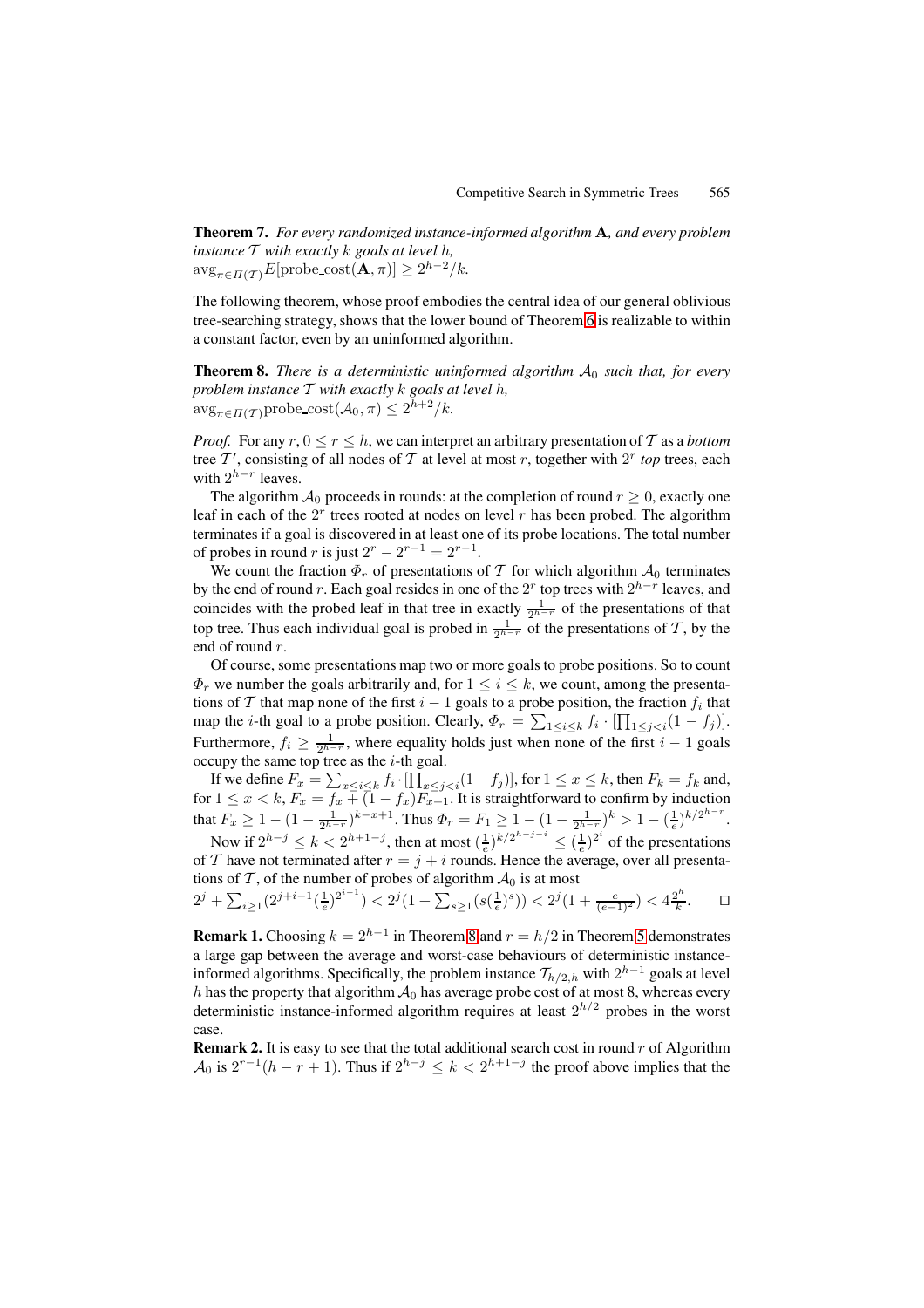average total search cost is at most  $2^{j}(h-j) + \sum_{i \geq 1} (2^{j+i-1}(h-j-i+1)(\frac{1}{e})^{2^{i-1}}) <$  $2^{j}(h-j)(1+\sum_{s\geq 1}(s(\frac{1}{e})^{s}))=O((h-j)\frac{2^{h}}{k})=O(\frac{2^{h}}{k}(1+\lg k)).$ 

By simply randomizing the given presentation before running algorithm  $A_0$  the average-case bound of Theorem [8](#page-5-0) can be realized as the worst-case expected cost, providing a tight complement to the lower bound of Theorem [7:](#page-4-3)

<span id="page-6-0"></span>**Corollary 9.** *There is a randomized uninformed algorithm*  $A_1$  *such that, for every problem instance* T *with exactly* k *goals at level* h*,*  $\max_{\pi \in \Pi(\mathcal{T})} E[\text{probe\_cost}(\mathbf{A}_1, \pi)] \leq 2^{h+2}/k.$ 

### **2.3 Taking Full Search Cost into Consideration**

As noted above, the algorithm  $A_0$  outlined in Section [2.2](#page-4-4) has probe cost  $O(\frac{2^h}{k})$  but total search cost  $O(\frac{2^h}{k}(1 + \lg k))$ . For some problem instances, e.g., the tree  $\mathcal{T}_j$  (described in Theorem [3\)](#page-3-0) with goals at its leftmost  $k = 2<sup>j</sup>$  leaves, even fully informed algorithms require average total search cost  $\Omega(\frac{2^h}{k}(1+\lg k))$ , since at least one probe must be made in at least half of the top-level trees of size k, or the algorithm will fail on at least half of the permutations. Hence this additional  $\lg k$  factor is unavoidable in some cases, even when  $k = o(2<sup>h</sup>)$ ).

Nevertheless, we have not been able to formulate a notion of intrinsic total search cost that would permit a tighter general competitive bound than that given by the following:

<span id="page-6-1"></span>**Theorem 10.** *The uninformed algorithm*  $A_0$  *has the property that, for every problem instance*  $\mathcal{T}$ *,*  $\mathrm{avg}_{\pi \in \Pi(\mathcal{T})}$ search  $\mathrm{cost}(\mathcal{A}_0, \pi) = O(c_{\inf}(\mathcal{T}) \cdot (h + 1 - \mathrm{lg}(c_{\inf}(\mathcal{T}))),$ *where*  $c_{\text{inf}}(T)$  *denotes the minimum, over all informed algorithms B, of*  $\arg_{\pi \in \Pi(T)}$ probe  $\text{cost}(\mathcal{B}, \pi)$ .

*Proof.* Suppose that input T has k goals. By Theorem [6,](#page-4-2)  $c_{\text{inf}}(T)$  is  $\Omega(2^h/k)$ . Furthermore, it is easy to see from the proof of Theorem [8](#page-5-0) that the average, over all presentations  $\pi \in \Pi(\mathcal{T})$ , of the total search cost of  $\mathcal{A}_0$  on presentation  $\pi$  is  $O(\frac{2^h}{k}(1+h-\lg(\frac{2^h}{k})))=O(c_{\inf}(T)\cdot(h+1-\lg(c_{\inf}(T))))$ .

Following Corollary [9,](#page-6-0) it is easy to see that the competitive bound in Theorem [10](#page-6-1) holds for the expected search cost of Algorithm  $A_1$  as well. This should be contrasted with the  $O(c_{\text{inf}}(T) \cdot 4^h)$  bound, given by Theorem 23 of McGregor *et al.* [\[14\]](#page-10-7), for the expected cost of their uninformed search strategy in this same situation.

## **3 The Case Where Goals May Appear on Many Different Levels**

To this point we have assumed that all problem instances have the property that all goals lie on one fixed level  $h$ . In this section we develop a dovetailing strategy that allows us to relax this assumption.

We have already noted that the uninformed algorithm  $A_0$  described in Theorem [8](#page-5-0) is competitive (in terms of expected total search cost), to within a factor of at most  $h$ ,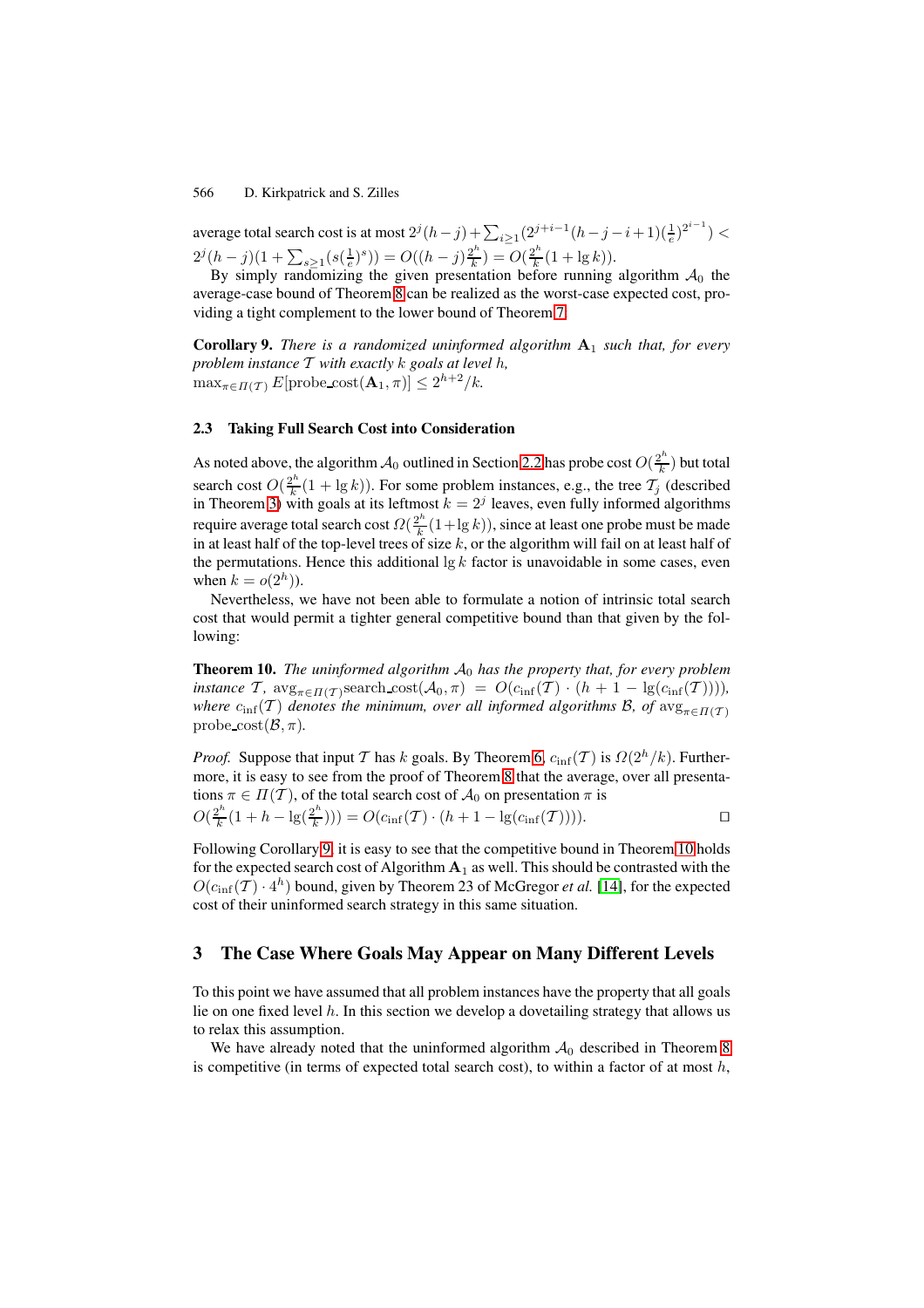with the best fully informed algorithm, for input instances all of whose goals lie on level h. For more general instances, we first generalize Theorem [6,](#page-4-2) establishing a lower bound on the intrinsic total expected search cost, and then show how algorithm  $A_0$  can be modified to minimize its competitive ratio with this bound. We then argue that the competitive ratio achieved by this modified uninformed algorithm cannot be improved, by more than a logarithmic factor, even by an algorithm that is cost-informed (that is, is constrained only to work correctly for problem instances of a known bounded intrinsic cost).

<span id="page-7-1"></span>**Theorem 11.** *For every deterministic instance-informed algorithm* A*, and every problem instance* T *with exactly* k<sup>t</sup> *goals at level* t*,*  $\arg_{\pi \in \Pi(\mathcal{T})} \text{search\_cost}(\mathcal{A}, \pi) \ge \min_{t \ge 0} \{t + \frac{2^t}{2k_t}\}/2.$ 

*Proof.* Let T be any problem instance with exactly  $k_t$  goals at level t and let A be any informed goal-searching algorithm. Suppose  $A$  makes  $p_t$  probes at level  $t$ , and let  $m = \max\{t \mid p_t > 0\}$  and  $p = \sum_{t \geq 0} p_t$ . We consider the fraction of the presentations of  $T$  that take some goal to some probe location. We can restrict our attention to the  $2^{2^m-1}$  presentations of T truncated at level m. By the argument in Theorem [4,](#page-4-0) at most  $p_t k_t \frac{2^{2^{n-1}}}{2^t}$  presentations take a goal on level t to a probe on level t. Thus at most a fraction  $\sum_{t=0}^{m} \frac{p_t k_t}{2^t} \le p / \min_{t \le m} {\frac{2^t}{k_t}}$  of the presentations of T take some goal to some probe location. It follows that if  $p < \min_{t \le m} {\frac{2^t}{k_t}}/2$  then A fails to detect a goal for at least half of the presentations of  $\mathcal T$ . Thus, any deterministic algorithm must make at least  $\min_{m\geq 0} \max\{m, \min_{t\leq m}\{\frac{2^t}{k_t}\}/2\} = \min_{t\geq 0} \max\{t, \frac{2^t}{2k_t}\} \geq \min_{t\geq 0} \{t + \frac{2^t}{2k_t}\}/2$ probes on at least half of the presentations of  $T$ .

Algorithm  $A_0$ , as described in the proof of Theorem [8,](#page-5-0) makes  $2<sup>r</sup>$  equally spaced probes, for increasing values of r, at one fixed level h, at a total cost of  $2^r(h-r+1)$ . To spread the cost equitably among levels we formulate a modification  $A_2$  of algorithm  $A_0$  that, for increasing values of r, probes all 2<sup>r</sup> nodes at level r, and makes  $2^{r-i}$  equally spaced probes at all 2<sup>*i*</sup> levels in the interval  $(r - 2 + 2^i, r - 2 + 2^{i+1}]$ , for  $1 \le i < r$ .

Algorithm  $A_2$  effectively simulates algorithm  $A_0$ , for all values of h. The total cost of algorithm  $A_2$ , up to a fixed value  $r_0$  of the parameter r, is  $(r_0 + 1)2^{r_0}$ . Let  $t_0 = \arg \min_{t \geq 0} \{ (t+1)2^t/k_t \}.$  Then, from the proof of Theorem [8,](#page-5-0) we know that the fraction of presentations for which algorithm  $A_2$  requires more than  $2^{j}2^{t_0}/k_{t_0}$  probes on level  $t_0$  before hitting a goal is less than  $(\frac{1}{e})^{2^j}$ . It follows that the average number of probes made on level  $t_0$  before hitting a goal on that level is  $O(2^{t_0}/k_{t_0})$  and the average total search cost of algorithm  $A_2$  is  $O((r_0 + 1)2^{r_0+1})$ , provided  $2^{r_0} \ge$  $(t_0 - r_0 + 1)2^{t_0}/k_{t_0}.$ 

<span id="page-7-0"></span>We summarize this result in the following:

**Theorem 12.** *The uninformed algorithm* A<sup>2</sup> *has the property that, for every problem instance*  $T$  *with exactly*  $k_t$  *goals at level t,* 

 $\arg_{\pi \in \Pi(\mathcal{T})} \text{search\_cost}(\mathcal{A}_2, \pi) \le \min_{t \ge 0} \{ (t+1) \frac{2^t}{k_t} \} \cdot \lg(\min_{t \ge 0} \{ (t+1) \frac{2^t}{k_t} \}).$ 

When  $k_{t_0} = 2^{t_0}/t_0$  and  $k_t = 0$ , when  $t \neq t_0$ , the ratio of the  $O(t_0^2 \lg t_0)$  average search cost of Algorithm  $A_2$  (given by Theorem [12\)](#page-7-0) and the  $\Omega(t_0)$  lower bound on the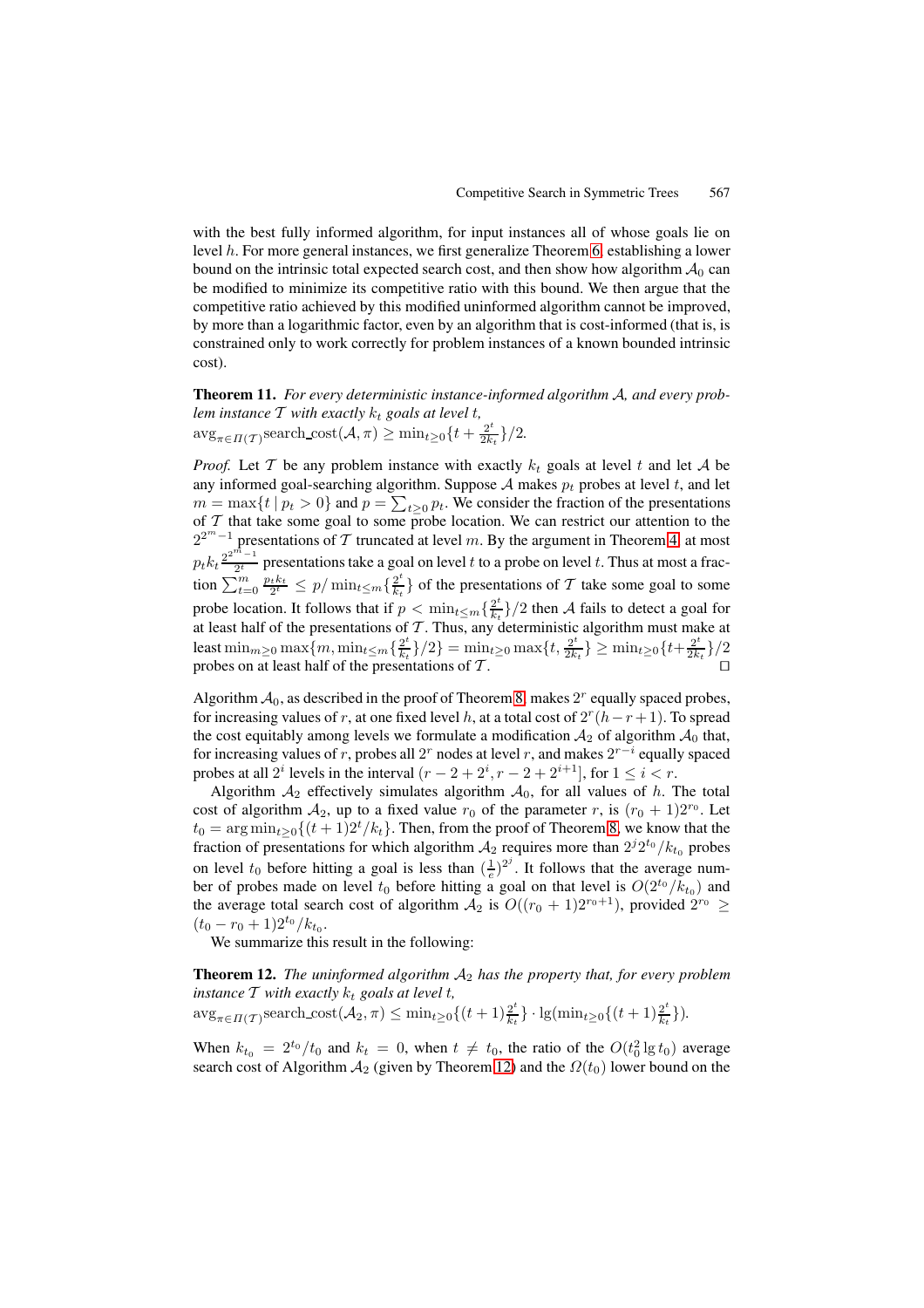same cost for any *instance-informed* algorithm (given by Theorem [11\)](#page-7-1), is maximized. It turns out that at least a quadratic cost inflation is unavoidable, even for cost-informed algorithms:

<span id="page-8-0"></span>**Theorem 13.** For every cost  $c \geq 0$ , there is a family F of problem instances, each *member of which can be searched with worst-case total search cost at most c by some fully informed deterministic search algorithm, such that any cost-informed search algorithm* A *must have average, over all input presentations, total search cost at least*  $\Omega(c^2)$ , on at least half of the instances in the family.

*Proof.* (Sketch) F includes instances  $T_i$  with  $2^{i+1}/(c - i)$  goals equally-spaced on level i. For each such instance  $(c - i)/2$  probes at level i (and at most c total search cost) suffices in the worst case, by a instance-informed algorithm (cf. Theorem [3\)](#page-3-0), and  $(c - i)/8$  probes at level *i* are necessary on average (by Theorem [6\)](#page-4-2).

## **4 General Symmetric Trees**

To this point we have restricted our attention to full binary trees. Not surprisingly, all of our results generalize to arbitrary symmetric trees. There are some subtleties, however, arising both from nodes with just one child, which can be used to form trees whose number of leaves is significantly smaller than the number of internal nodes, and nodes with a very large number of children, which complicate our round-based algorithms. In the remainder of this section, we outline our generalized results.

We denote by  $D_{i,j}$  the expression  $\prod_{\ell=i}^j d_{\ell}$ , where  $d_{\ell}$ , recall, denotes the number of children of all internal nodes at level  $\ell$ . Clearly, the number of nodes at level h is now  $D_{0,h-1}$ , and Observation [1](#page-3-1) generalizes to the following:

**Observation 14.** *If*  $T$  *is a general symmetric tree of height* h *then*  $|T(T)| =$  $_{j=0}^{h-1} d_j^{D_{0,j-1}}.$ 

Using this, Theorems [4,](#page-4-0) [6](#page-4-2) and [7](#page-4-3) generalize directly to arbitrary symmetric trees, with  $2<sup>h</sup>$  replaced by  $D_{0,h-1}$ . Theorem [8](#page-5-0) generalizes in the same way, by a relatively straightforward modification of algorithm  $A_0$ :

**Theorem 15.** *There is a deterministic uninformed algorithm*  $A_0$  *such that, for every problem instance* T *with exactly* k *goals at level* h*,*  $\arg_{\pi \in \Pi(\mathcal{T})}$ probe\_cost $(\mathcal{A}_0, \pi) = O(D_{0,h-1}/k)$ .

The next theorem gives a generalization of Theorem [11.](#page-7-1) It should be noted that our analysis presented here sacrifices comprehensiveness for brevity; it is possible to tighten the analysis to better exploit the situation where the degrees on many successive levels are all one (giving rise to subtrees whose number of leaves is far exceeded by their number of internal nodes).

<span id="page-8-1"></span>**Theorem 16.** *For every deterministic instance-informed algorithm* A*, and every problem instance*  $T$  *with exactly*  $k_t$  *goals at level t,*  $\arg_{\pi \in \Pi(\mathcal{T})} \text{search\_cost}(\mathcal{A}, \pi) = \Omega(\min_{t \geq 0} \{t + D_{0,t-1}/k_t\}).$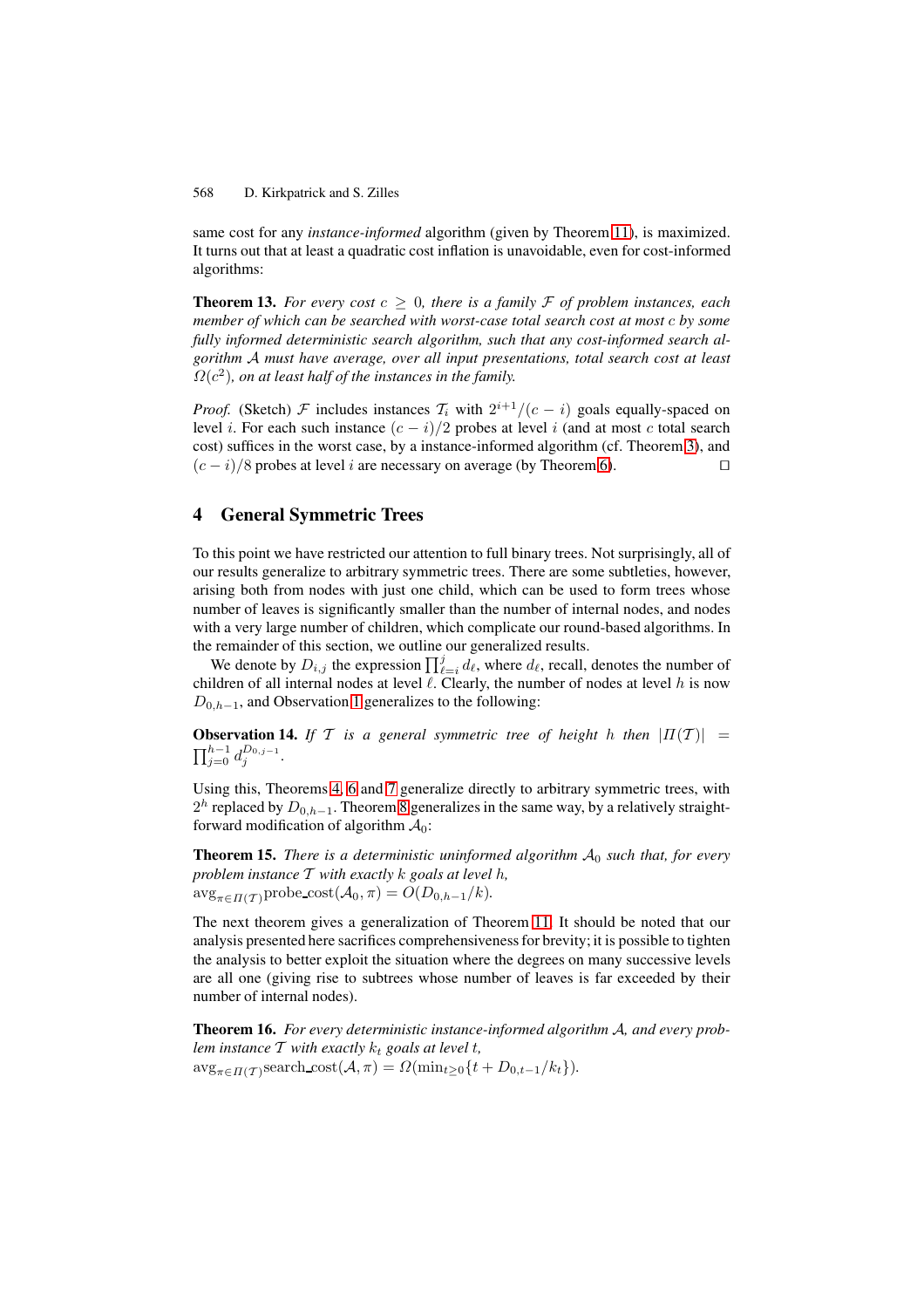Next, we give a generalization of Theorem [12.](#page-7-0) We begin by describing algorithm  $\mathcal{A}_3$ , the general tree variant of binary tree search algorithm  $A_2$ . We dovetail, as in Theo-rem [12,](#page-7-0) but in rounds that are partitioned into sub-rounds. Let  $\sigma_r = \sum_{0 \leq j \leq r} D_{0,j-1}$ , the total number of nodes of T on levels 0 through r. After round  $r \geq 0$ , the tree T has been completely searched up to level r, at a cost of  $\sigma_r$ . In addition, for  $0 \leq j <$ lg  $D_{0,r-1}$ ,  $D_{0,r-1}/2^j$  nodes on all levels in the interval  $(r-1+\sigma_r/D_{0,r-1}2^j, r-1+\sigma_r/D_{0,r-1}2^j)$  $\sigma_r/D_{0,r-1}2^{j+1}$  have been searched, at an additional total cost of  $\sigma_r \lg D_{0,r-1}$ .

More generally, after sub-round s of round r, s + 1 of the  $d_{r-1}$  children of each node on level  $r - 1$  have been probed, at a cost of  $\sigma_{r-1} + (s + 1)D_{0,r-2}$ . In addition, for  $0 \le j < \lg((s+1)D_{0,r-2})$ ,  $(s+1)D_{0,r-2}/2^j$  nodes on all levels in the interval  $(r - 2 + (σ_{r-1} + (s + 1)D_{0,r-2})/((s + 1)D_{0,r-2})2<sup>j</sup>, r − 2 + (σ_{r-1} + (s + 1)D_{0,r-2})2<sup>j</sup>$  $1)D_{0,r-2}/((s + 1)D_{0,r-2})2^{j+1}$  have been searched, at an additional total cost of  $(\sigma_{r-1} + (s+1)D_{0,r-2}) \lg((s+1)D_{0,r-2}).$ 

<span id="page-9-9"></span>**Theorem 17.** *The uninformed algorithm* A<sup>3</sup> *has the property that, for every problem instance*  $\mathcal T$  *with exactly*  $k_t$  *goals at level*  $t$ *,*  $\arg_{\pi \in \Pi(\mathcal T)} \text{search\_cost}(\mathcal A_3, \pi)$  $= O(\min_{t \geq 0} \{(t+1) \frac{D_{0,t-1}}{k_t}\} \cdot \lg(\min_{t \geq 0} \{(t+1) \frac{D_{0,t-1}}{k_t}\})).$ 

Contrasting Theorems [16](#page-8-1) and [17,](#page-9-9) we obtain competitive bounds comparable to those achieved in the case of binary trees; of course, the competitive limit captured by Theorem [13](#page-8-0) still applies.

## **Acknowledgements**

This work was supported by the Natural Sciences and Engineering Research Council of Canada (NSERC).

## <span id="page-9-0"></span>**References**

- <span id="page-9-1"></span>1. Alpern, S., Gal, S.: The Theory of Search Games and Rendezvous. Kluwer Academic Publishers, Dordrecht (2003)
- <span id="page-9-6"></span>2. Azar, Y., Broder, A.Z., Manasse, M.S.: On-line choice of on-line algorithms. In: Proc. 4th Annual ACM-SIAM Symposium on Discrete Algorithms, pp. 432–440 (1993)
- <span id="page-9-4"></span>3. Baeza-Yates, R.A., Culberson, J.C., Rawlins, G.J.E.: Searching in the plane. Inform. Comput. 106(2), 234–252 (1993)
- <span id="page-9-2"></span>4. Demaine, E., Fekete, S., Gal, S.: Online searching with turn cost. Theoret. Comput. Sci. 361, 342–355 (2006)
- <span id="page-9-8"></span>5. Fleischer, R., Kamphans, T., Klein, R., Langetepe, E., Trippen, G.: Competitive online approximation of the optimal search ratio. In: Proc. 12th Annual European Symposium on Algorithms, pp. 335–346 (2004)
- <span id="page-9-3"></span>6. Kao, M.-Y., Littman, M.L.: Algorithms for informed cows. In: AAAI 1997 Workshop on On-Line Search (1997)
- <span id="page-9-7"></span>7. Kao, M.-Y., Ma, Y., Sipser, M., Yin, Y.: Optimal constructions of hybrid algorithms. J. Algorithms 29(1), 142–164 (1998)
- <span id="page-9-5"></span>8. Kao, M.-Y., Reif, J.H., Tate, S.R.: Searching in an unknown environment: An optimal randomized algorithm for the cow-path problem. Inform. Comput. 131(1), 63–79 (1996)